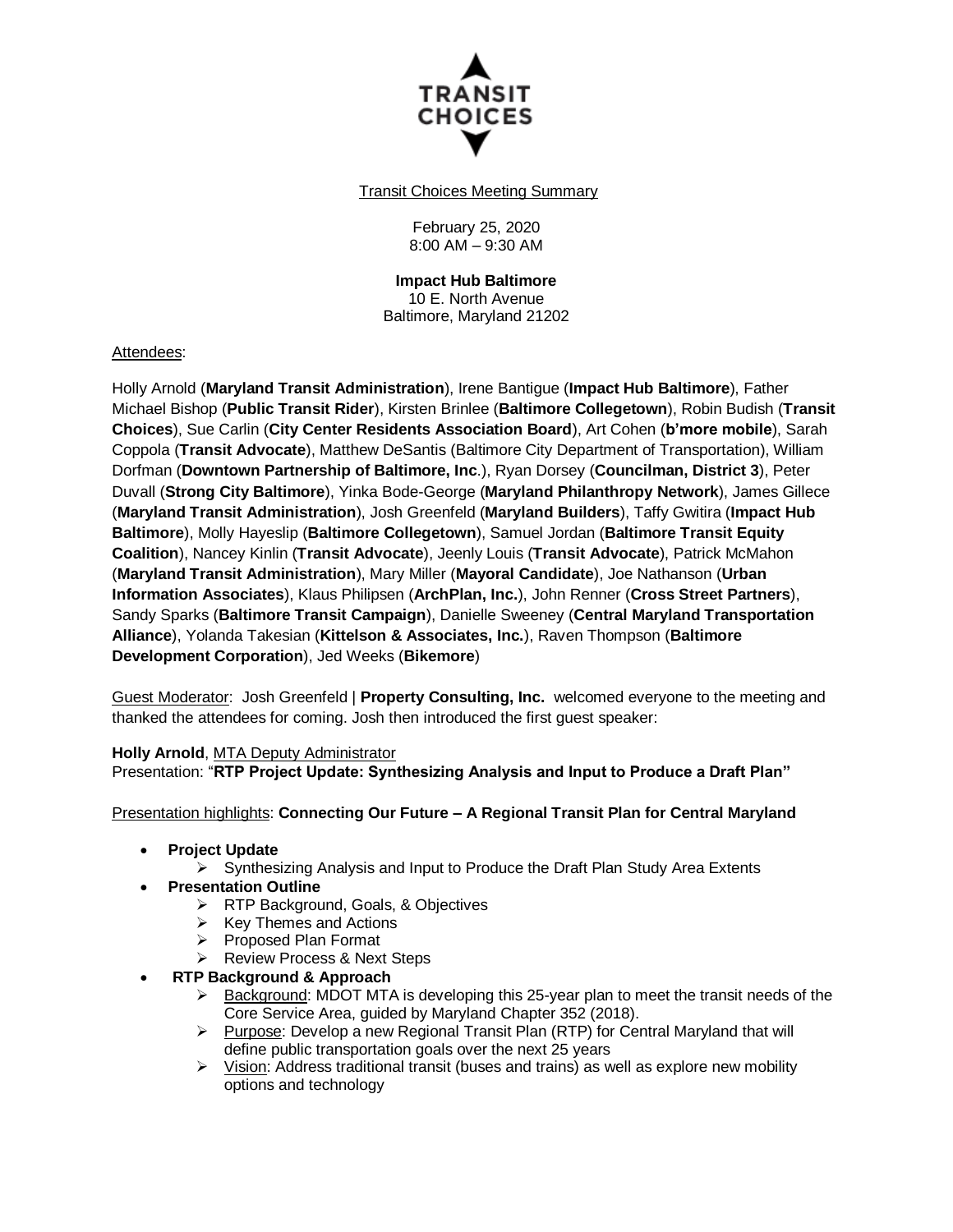- **Draft RTP Goals**
	- $\triangleright$  Improve connectivity and integration of existing and future transit services
	- Optimize existing transit services
	- $\triangleright$  Enhance fiscal sustainability
- **RTP Objectives**  The Regional Transit Plan is organized around six objectives, with specific strategies for each
	- $\triangleright$  Provide Faster, More Reliable Service
	- **►** Grow Ridership
	- > Increase Access to Jobs & Opportunities
	- $\triangleright$  Improve the Customer Experience
	- $\triangleright$  Be Equitable
	- $\triangleright$  Prepare for the Future
- **RTP Strategies** The plan proposes many different recommendations, which have been grouped in to three basic strategies:
	- **Actions** are specific steps that RTP partner agencies can take in order to achieve the six objectives.
	- $\triangleright$  There are areas in the region that transit today but have a demonstrated need for smaller, localized, or express **Transit Network Improvements.**
	- The Regional Transit Plan has identified a collection of potential new **Regional Transit Corridors**
- **Strategies l Actions** Provide Faster, More Reliable Service, Reintroduce limited-stop bus service where appropriate
	- **Implement targeted investments, such as:** 
		- dedicated bus lanes
		- transit signal prioritization
		- traffic signal replacement and retiming
		- all-door boarding
		- off-board fare collection
	- $\triangleright$  Realign Light Rail tracks on Howard Street
	- Support Amtrak Replacement of Baltimore and Potomac Tunnel

# **Transit Network Improvements**

- $\triangleright$  Expand or enhance current or previous investments.
- $\triangleright$  Four types of Transit Network Improvements:
	- Expanded Existing or New Fixed-Route Service
	- Development of Small Area Plans or Shared Mobility or Microtransit Studies
	- Improvements to Existing Rail Corridors
	- Creation and Enhancement of Transit Hubs
- **Strategies | Regional Transit Corridors** Corridors have been identified because they:
	- $\triangleright$  Demonstrate transit demand that justifies infrastructure, service, and/or technology improvements
	- $\triangleright$  Demonstrate demand supporting all-day frequent service
	- $\triangleright$  Have regional significance, often providing connectivity between different jurisdictions
	- $\triangleright$  Corridor identification and prioritization is the first step in the process

## **Draft Plan Review Process**

- $\triangleright$  The Draft Plan released this spring for public comment
- $\triangleright$  Available for review and comment online on an interactive website
- $\triangleright$  Outreach events throughout the region
- $\triangleright$  Commission meets in June to discuss comments and public input
- **The Plan must be finalized prior to October 1, 2020**

## Additional Comments:

- MDOT MTA is leading the development of a new Regional Transit Plan for Central Maryland.
- The RTP is focused on corridors that could use added investment; specific modes of transit have not been identified.
- This plan will define public transportation goals for Central Maryland including Anne Arundel County, Baltimore County, Baltimore City, Harford County, and Howard County.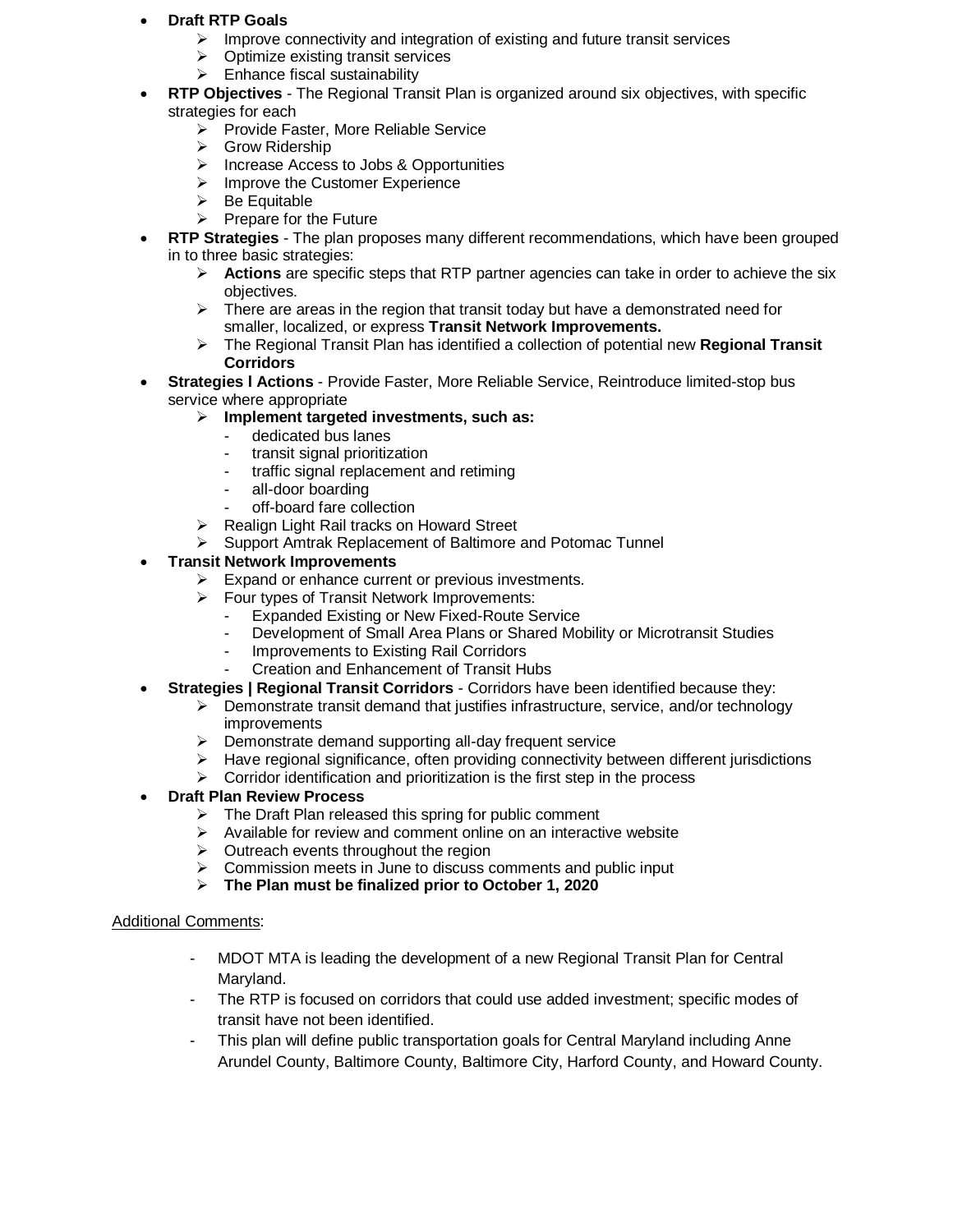- MDOT MTA is collaborating with a broad range of partners including a newly-formed Central Maryland Regional Transit Plan commission, local governments, other transit providers, and the public to develop this plan.
- Public Engagement:
	- $\triangleright$  The RTP project team hosts open houses to provide more in-depth opportunities for members of the public to participate in each phase of the RTP plan development. They also participate in pop-up events across the region, from early morning tables at transit stations to mid-day mall food courts and library movie nights. Pop-up events introduce people to the topics covered in the RTP and engage participants in hands-on activities to solicit their perspectives on regional transit.

Second Guest Speaker:

**Councilman Ryan Dorsey** - Baltimore's 3rd District and Chairman of the Baltimore City Council's Transportation Committee

Presentation: **"Region-Centered, People-Centered: A Near-Term Transportation Vision For Baltimore City"** (http://*bit*.*ly*/*dorseytransportationplan)* 

# Presentation highlights:

- **Key Recommendations**
	- $\triangleright$  Citywide transportation demand management policy (TDM)
	- > More staff for BCDOT
	- $\triangleright$  Transportation equity framework
	- ▶ Design and build Baltimore BRT and Bus Priority Network
	- $\triangleright$  Add 15 miles of dedicated bus lanes by 2022
	- Complete Separate Bike Lane Plan, Baltimore Greenway Trail
	- $\triangleright$  Plan for B&P Tunnel replacement, removal of I-83 and US-40 viaduct
	- $\triangleright$  Income-based fine/fare payment
	- $\triangleright$  Governance and funding
	- **What The Transportation Status Quo Means for Baltimore**
		- > Increased Congestion
		- $\triangleright$  Economic and Social Exclusion
		- $\triangleright$  Safety and Health Impacts
- **Building Blocks for Better Transportation**
	- $\triangleright$  Reduce single-occupant vehicle trips
	- ▶ Rebuilding and Modernizing Baltimore City DOT
	- $\triangleright$  Equity in Policy, Engagement, and Investment
	- Fast, Frequent, and Reliable Transit Service
	- Modernizing Infrastructure, Implementing Complete Streets
	- Equitable Transit-Oriented Development and Transit-Supportive Policies
	- $\triangleright$  Developing a Governance and Funding Strategy

# **Reducing Single-Occupant Vehicle Trips**

- $\triangleright$  Set a goal to reduce from 60% to 45% by 2030 (San Francisco is at 34.4%)
- $\triangleright$  Adopt a citywide Transportation Demand Management (TDM) policy
- $\triangleright$  As a major employer, City government can lead on TDM
- > Fare-free/reduced fare transit
- **Rebuild and Modernize BCDOT**
	- ▶ Meet BCDOT's Staffing Needs
	- ▶ Fully Implement Baltimore Complete Streets
	- $\triangleright$  More Cost Effective Operations
	- $\triangleright$  Complete a Comprehensive Transportation Plan
	- Implement Data-Driven Analysis and Performance Monitoring
- **Equity in Policy, Engagement, and Investment**
	- **▶ Community Engagement**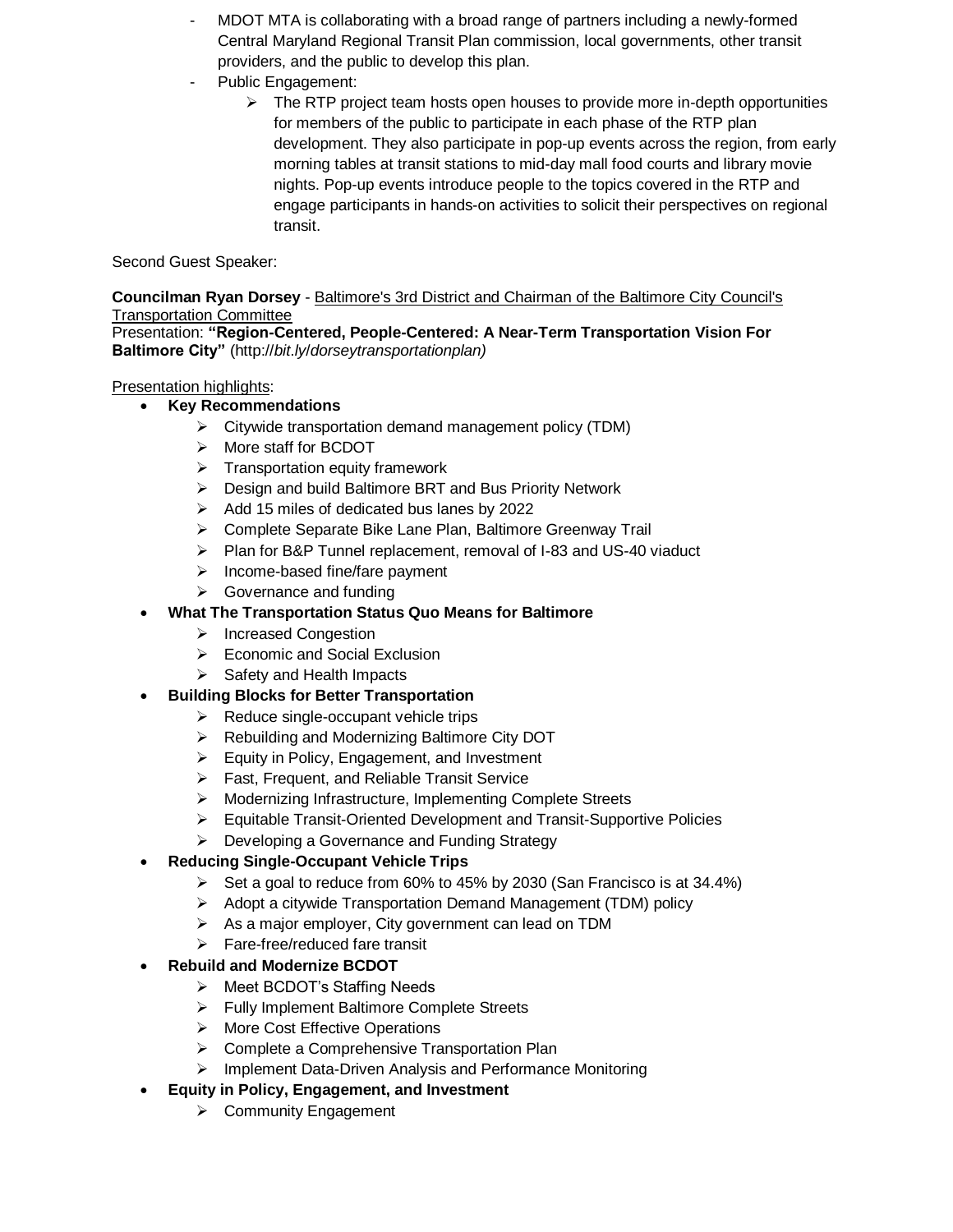- $\triangleright$  Assessing the Impact of Policy Changes with an Equity Framework
- Equitable Investment in Areas of Greatest Need
- $\triangleright$  Fare Decriminalization
- **Fast, Frequent, and Reliable Transit Service**
	- ▶ Baltimore BRT and Bus Priority Network
	- $\triangleright$  Set transit service goals
	- $\triangleright$  Better regional connections
- **Modernize Infrastructure, Implement Complete Streets**
	- $\triangleright$  Low-cost, high-impact treatments
	- $\triangleright$  Repaving and reconstructing Baltimore's streets
	- Major capital projects: B&P Tunnel, US-40, I-83
	- $\triangleright$  Focus on local trips and last-mile solutions
	- $\triangleright$  Equitable expansion of camera programs
	- $\triangleright$  Partnering with DPW to meet mutual goals
- **Equitable TOD and Transit Supportive Policies**
	- $\triangleright$  Reviewing Baltimore City parking, zoning, land-use and other policies
	- $\triangleright$  Formulate land use and transportation policy together
	- $\triangleright$  Equitable Development
- **Developing a Governance and Funding Strategy**
	- Increasing City investment in transportation via a Transportation Enterprise Fund
	- $\triangleright$  Exploring options for a regional transit authority or other new governance model

# **Baltimore City Transportation Budget**

- $\geq$  \$200 million per year to operate BCDOT
- $\triangleright$  \$100 million per year in capital projects (FY2020)
- $\triangleright$  Major funding sources
	- General Funds (including fines, taxes, and fees)
	- State Highway User Revenues
	- Federal funds

# **Transportation Enterprise Fund**

- Could raise \$50m per year for BCDOT by restricting General Funds
- $\triangleright$  In FY 2018 there were \$165 million in transportation related General Funds, but only \$115 million came to BCDOT
- > Major Sources
	- Highway User Revenues
	- Camera revenues
	- Taxi Excise Tax

## Additional Comments:

- Transportation is access to opportunity; the city needs to increase mobility options for all.
- Baltimore City's transportation system does not meet the needs of all its residents. It lacks connections and options for an economically thriving, equitable, and environmentally-sustainable region.
- We must elevate transportation as an issue of central importance to the health, safety, and wellness of all people.
- Baltimore City is the heart of the region and must be a leader on transportation. If we are not leading on transportation, our regional transportation system will never reach its full potential.
- We Can Start Delivering Real Benefits Now *But Baltimore City Must Lead.*

## **Other Business:**

Robin Budish, on behalf of Transit Choices acknowledged and thanked both guest speakers for their interesting and informative presentations. She also thanked the meeting attendees for their